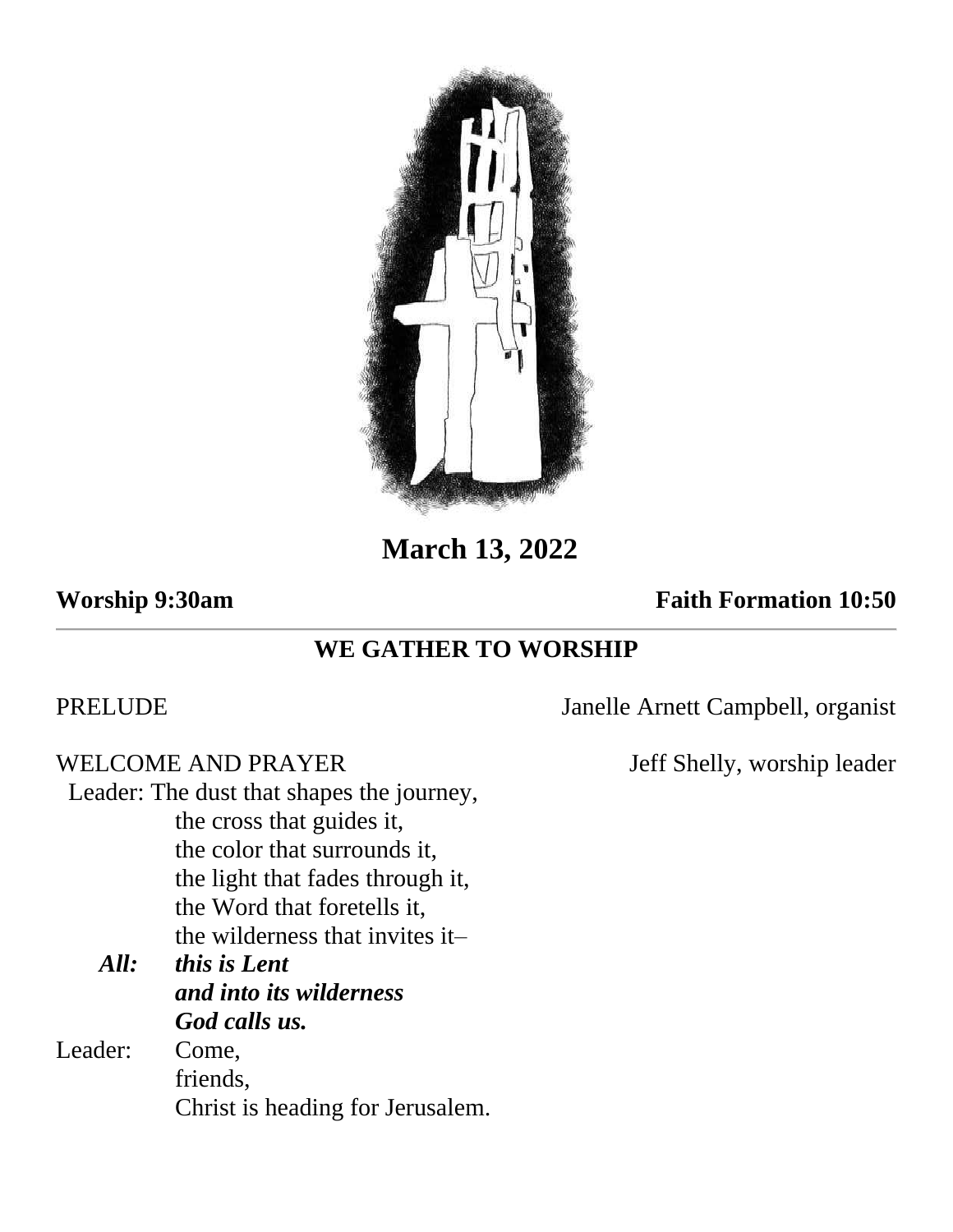\*HYMN VT 93 *Sing to God a New Song In accordance with Covid guidelines, please wear an N95 mask while singing*

## **WE LISTEN AND LEARN**

MOMENT OF WONDER Sarah Neher

| <b>INIVIVIERT VI WVINDER</b> |                            | Dafail Inchel                      |
|------------------------------|----------------------------|------------------------------------|
| <b>ANTHEM</b>                | All the Beauty of the Lord | Walker                             |
| SCRIPTURE/TEACHING           | John $13:1-17$             | <b>Ruth Harder</b>                 |
| HYMN (see next page)         |                            | Lord, whose love in humble service |

## **WE RESPOND AND SHARE**

#### SHARING JOY

*We welcome the introduction of guests and visitors during this time. One way we get to know one another is by signing the friendship registers. Once the register reaches the center aisle, please pass it back to the outer aisle.*

## SHARING CONCERNS

#### PRAYING TOGETHER

*Slips of paper are available in the pew racks for those who wish to offer joys and concerns silently and anonymously. These papers, if put in the offering plate, will be placed in the prayer bowl table at the front of the sanctuary.* 

#### **OFFERING**

## **WE GO INTO THE WORLD WITH LOVE**

\*HYMN VT 392

*The Church of Christ Cannot Be Bound*

## SENDING FORTH

POSTLUDE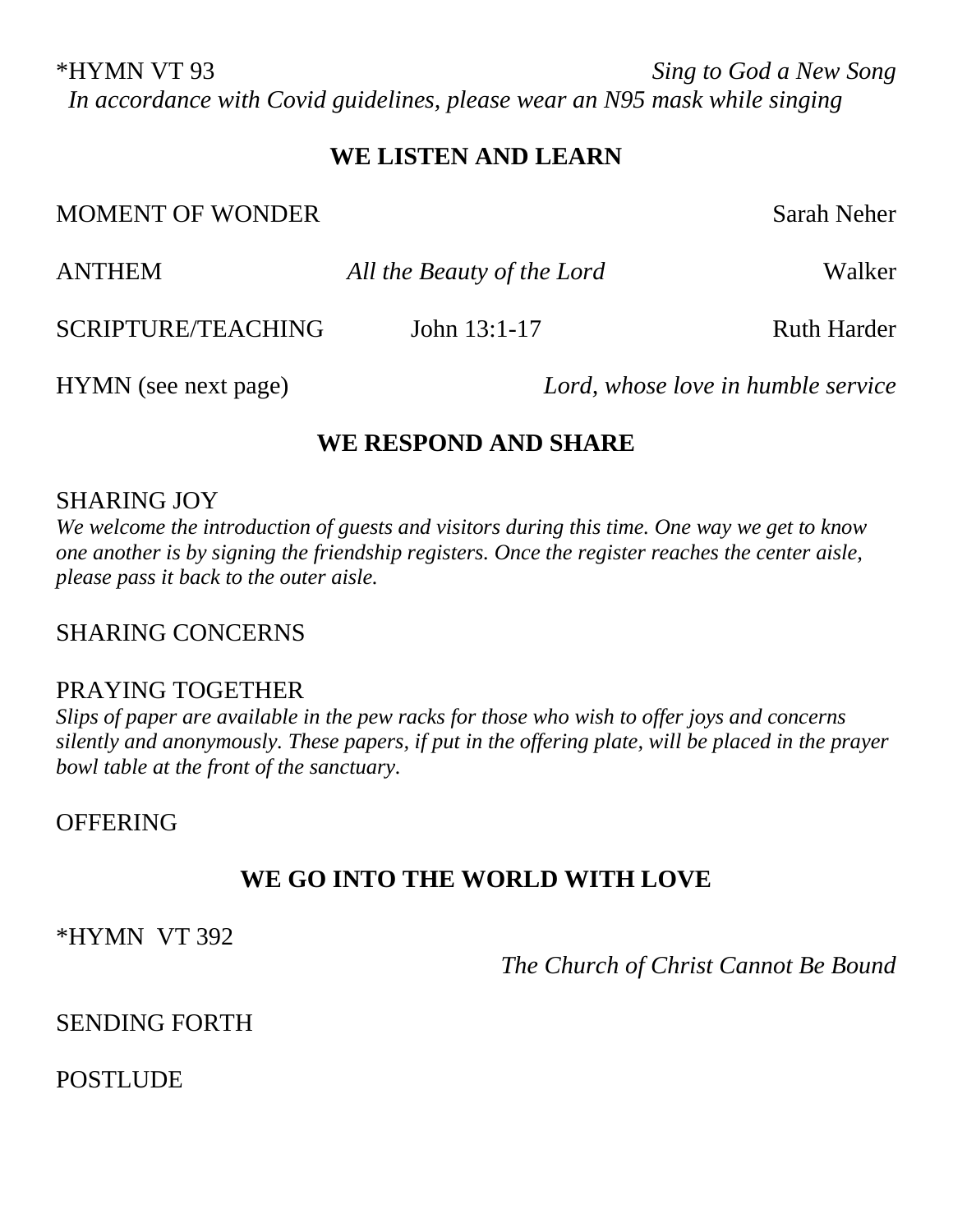

Anthem text: